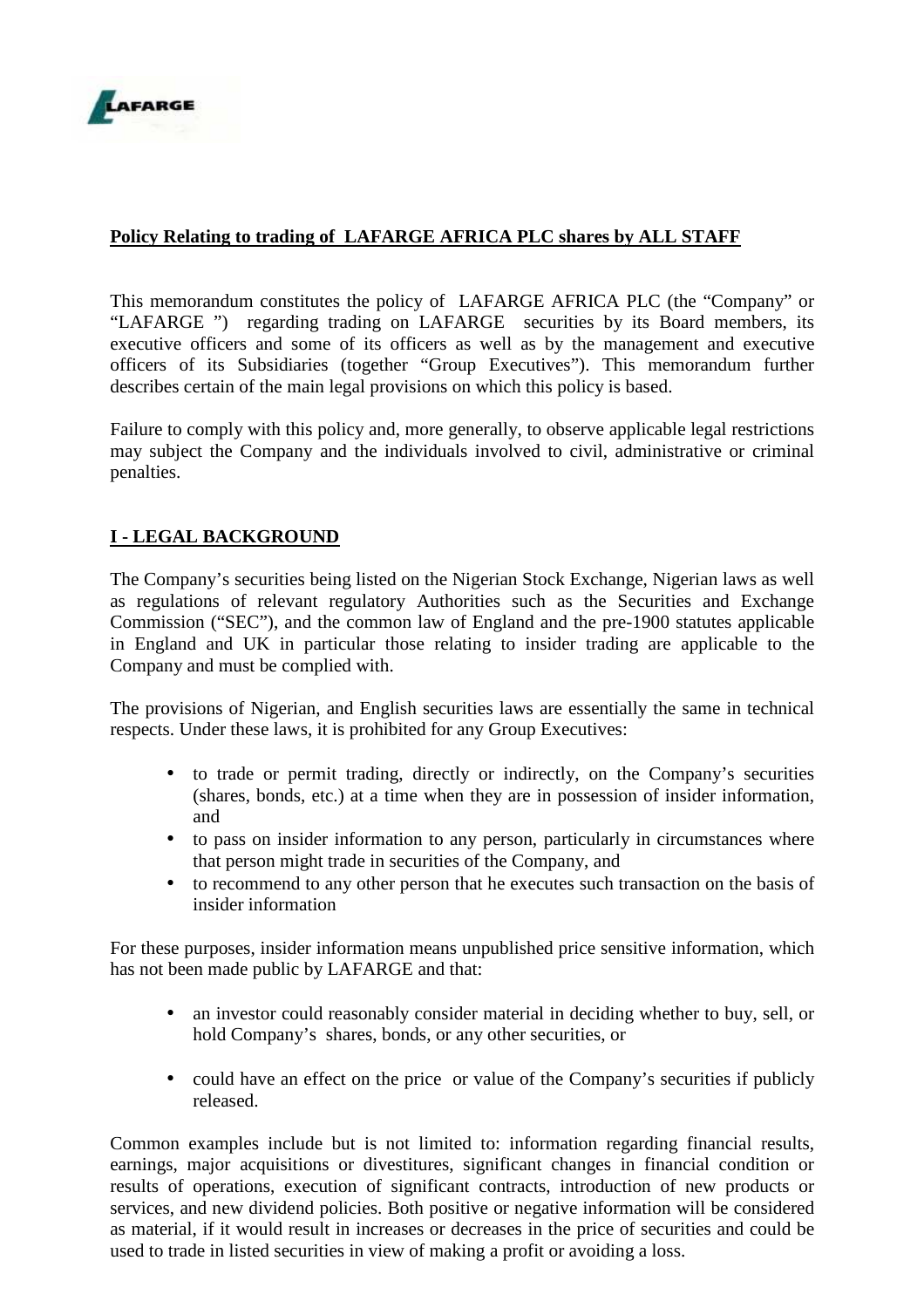## **II – COMPANY POLICY**

The Company has adopted the following policy with respect to transactions in its securities in order to help assure that Group Executives comply with such laws and to their ethical underlying obligations.

#### **1. Trading in the Company's securities**

*Trading on insider information is prohibited at all times*. Group Executives are at all times prohibited from trading in the Company's securities (including the sale of shares acquired or subscribed through the exercise of stock options, but not the mere exercise of options itself as this exercise is not a market transaction and as option price determination is specific) if they are aware of any insider information relating to the Company, or any other entity, including any of its Group company, competitors, suppliers, customers or others with whom the Company or any of its Group company do business. Moreover, Group Executives in possession of insider information must not allow anyone to execute trades – whether or not on their behalf.

In case of doubt on the insider nature of information, the involved person should contact the legal Department.

Once the information is published, trading in the Company's Securities can occur only after two trading days have elapsed.

In addition, even when not in possession of insider information, Group Executives are prohibited from trading on the Company's securities during a Non-Authorized Period as defined below. However, payment of the dividend in new shares offered as an option to the shareholders by the Annual General Meeting is authorised during such periods.

*Non-Authorized Period*. Non-Authorized Periods, aside from significant events or decisions which would constitute an insider information, start thirty days prior to the date of publication of annual, half-yearly and quarterly results (and, as the case may be, quarterly results) and end two trading days after such publication.

Notwithstanding the above, even during Authorized Periods, Group Executives are prohibited from trading while in possession of any information which could be qualified as insider information.

*Entities concerned.* This policy similarly applies to the acquisition or sale (or any deferred transaction) by Group Executives of securities of another entity, if such transaction is based on information that may be qualified as insider information, which was obtained by such person in connection with its position within the Company. As an example, trading (including any acquisition, sale or deferred transaction) in securities of a company that the Company or its Group companies contemplate acquiring is strictly prohibited until the publication of the information.

#### **2. Information**

The subscription, acquisition or sale of any securities of the Company or of one of its listed Group companies (shares or other equity securities or financial or derivative instruments linked to such securities) as well as any deferred transaction relating to such securities must